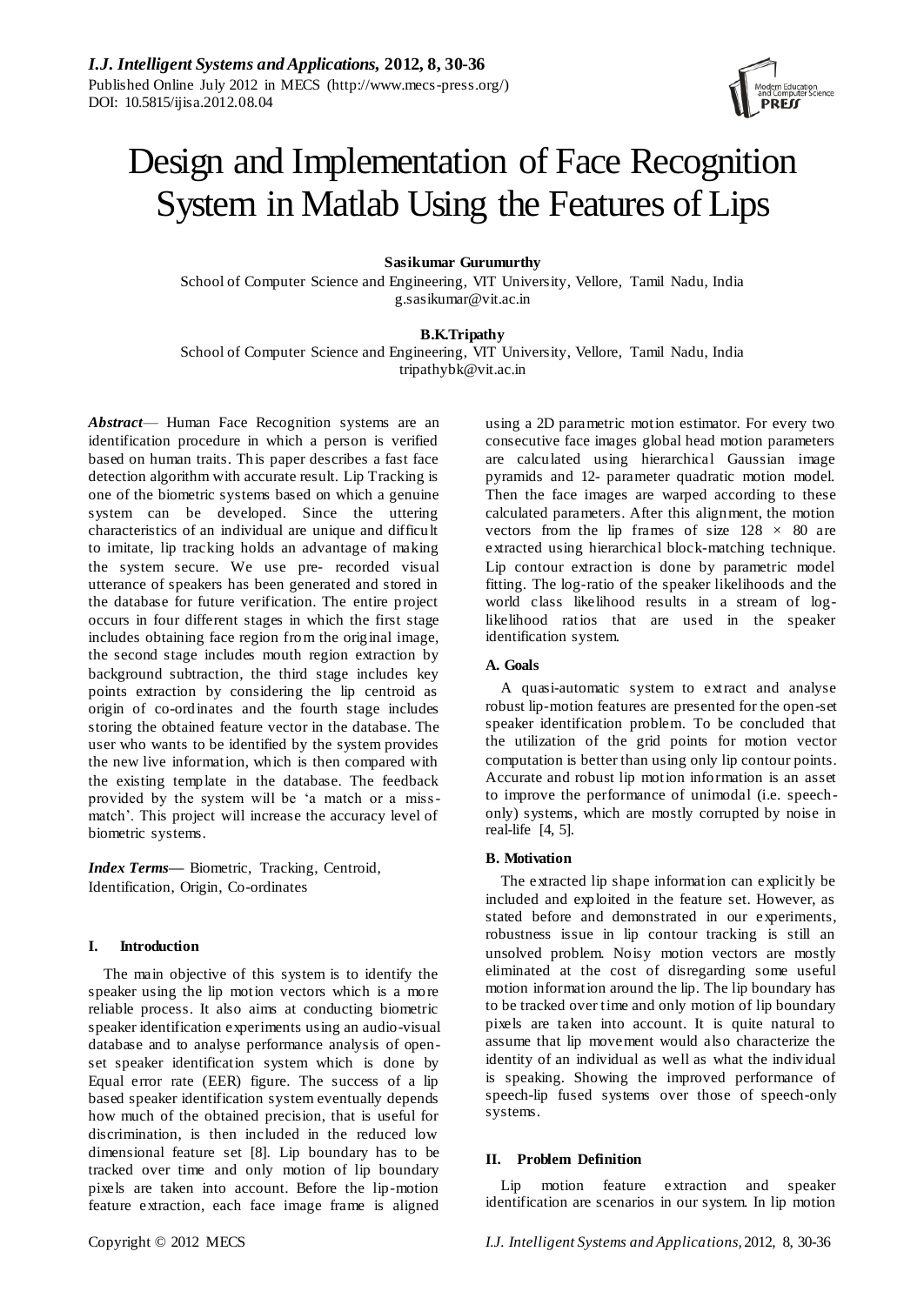feature extraction firstly lip contour tracking is performed and then lip motion representation is done. There are a number of approaches such as splines, active contours, and parametric models in the literature in order to represent and extract the lip contour. Classical active contours and splines suffer from complex parameter tuning and they are mostly unable to perfectly fit to the characteristic lip parts such as Cupidon's bow because of the erroneous gradient information due to illumination differences [7, 9].

### **A. Software Context**

The design and implementation provides support for the next generation of information performing biometric speaker identification systems. The temporal characterization of the lip motion modality is performed using MATLAB. Word-level continuous-density HMM structures are built for the speaker identification task. Each speaker in the database is modelled using a separate HMM and is represented with the feature sequence that is extracted over the lip stream while uttering the secret phrase**.**

#### **B. Proposed System**

The proposed system can select the best lip motion features for biometric open-set speaker identification. The best features are those that result in the highest discrimination of individual speakers in a population. We first detect the face region in each video frame. The lip region for each frame is then segmented following registration of successive face regions by global motion compensation. The initial lip feature vector is composed of the 2D-DCT coefficients of the optical flow vectors within the lip region at each frame. The discriminate analysis is composed of two stages, at first stage, the most discriminate features are selected from full set of DCT coefficient of a single lip motion frame by using a probabilistic measure that maximizes the ratio of intraclass and inter-class probabilities [1, 4]. At second stage, the resulting discriminative feature vectors are interpolated and concatenated for each time instant within a neighbourhood, and further analysed by LDA to reduce dimension, this time taking into account temporal discrimination information.

#### **C. Process Model**

A project work, where the period of completion is confined, it is advisable to use the Rapid Application Development (RAD) Process model. But to proceed with our project work, the best Process Model to our assumption i.e. ITERATIVE PROCESS MODEL (EVOLUTIONARY) has been chosen which is more adaptable with our project. Once the face detection and mouth region detection is constructed, speaker identification is performed with the use of lip motion features strategies once the performance evaluation stage is completed, and if proper efficiency with identification technique is not gained then the algorithm has to be rewritten to get paper efficiency. Those are one of the main reasons to choose the Iterative Process

Model where modifications can be done in any stage thus RAD cannot be used for the system development.

## **D. Feasibility Study**

The analyst does study to evaluate the likelihood of the usability of the system to the organization. The feasibility team ought to carry initial architecture and design of the high-risk requirements to the point at which we can answer the question like, if the requirements pose risk that would likely make the project infeasible.[4,5] They have to check if the defects were reduced to a level matching the application needs. The analyst has to be sure that the organization has the resources needed in the requirements may be negotiated. The following feasibility technique has been in this project.i.Economic Feasibility, ii.Technical Feasibility.

## **III. Overview of Proposed System**

We propose to use a much more flexible model made of cubic curves. The algorithm uses edge information and key points position for the segmentation, the key points ensure a good accuracy for the model position, and edge information is used to find the best shape between the key points. It allows a robust and accurate detection of the outer tip boundary the method is divided into three stages: i) Mouth region localization, ii) Key point's extraction, iii) Model fitting. In the first and second steps**,** mouth region and key points are found by using "hybrid edges", which combine color and intensity information. In the third step*,* the cubic polynomial models are fitted using key points position and "hybrid edges". Lip boundary is divided in 5 different parts**.** Each one of them is described by a polynomial curve that fits to the edge. It gives to the global model enough flexibility to reproduce the flexibility of very difficult lip shapes**.**

## **A. Module –I: Face Detection**

In this phase we detect face region from input video, extracting it into frames. To extract face region we perform lighting compensation on image, then extract skin region and remove all the noisy data from image region. We now find skin color blocks from the image and then check face criterions of the image. In lighting compensation we normalize the intensity of the image, when extracting skin region we apply threshold for the chrominance and then we select the pixels that are satisfying the threshold to find the color blocks.[2,6] The skin color blocks are identified based on the measure properties of image regions in image. Height and width ratio is computed and minimal face dimension constraint is implemented. Crop the current region, existence and localization of mouth then compute vertical mouth histogram.

## **B. Module –II: Mouth Region Detection**

Mouth region localization is done by subtracting of present frame with previous frame, mo rphing takes place. Skin and lip color analysis is performed. Sorting the areas in descending order and obtain the major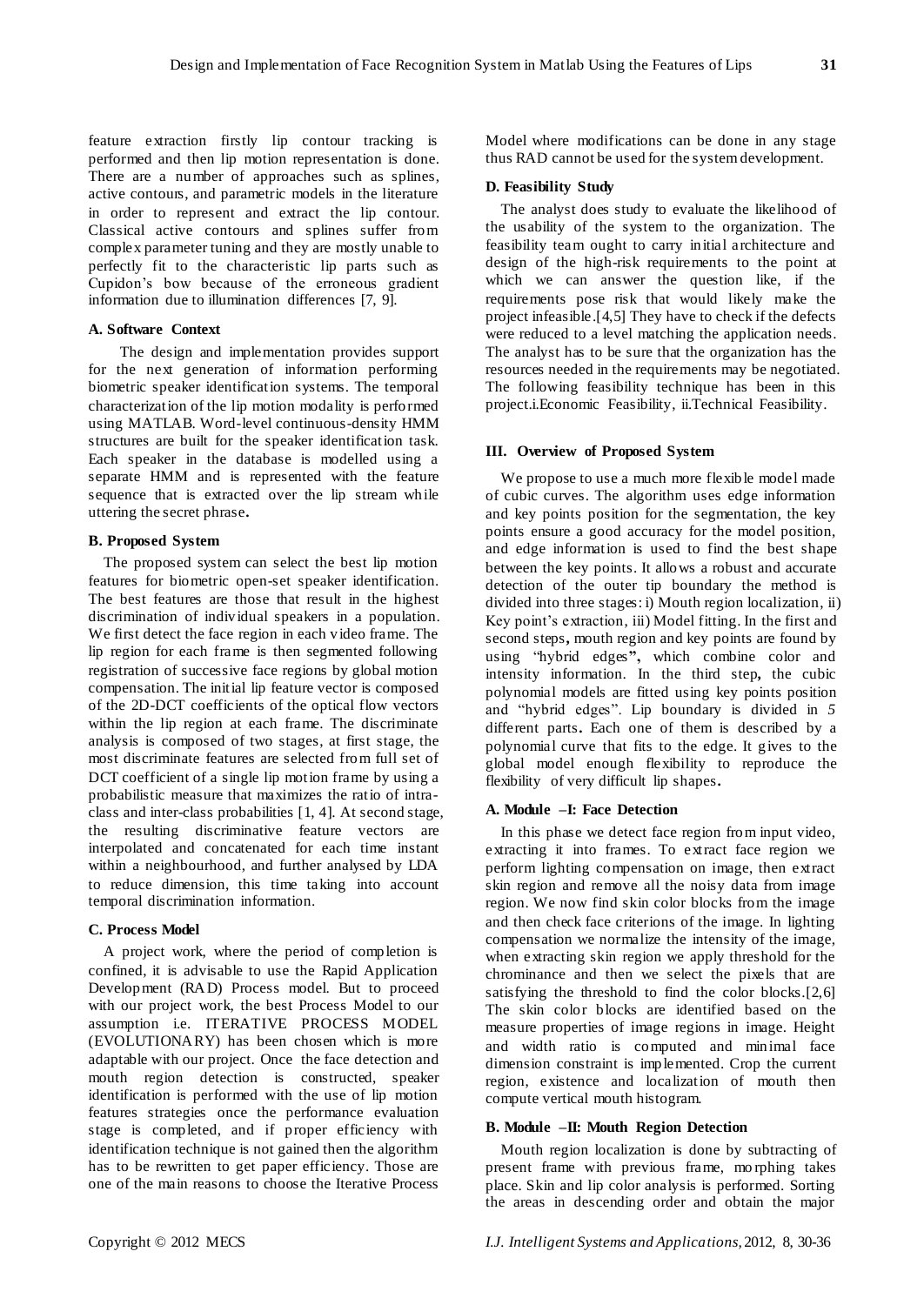difference region, then find the bounding box for the region we find the centroid of the region and perform this for all the frames. We take mean of all the centroids and extract the mouth region. We calculate all left and right limits, middle boundary, up and down limits. Detection of the key points the three upper points and the mouth corners and the lower points [10]. It is done through two step process. I. Upper edge localization, II. Detection of the key points on this edge.

## **C. Module –III: Lip Region Extraction**

In lip region extraction phase firstly lip color analysis is performed. The polynomial model and fine tuning of corners positions are calculated. We propose a much more flexible model made of *5* independent curves. Each one of them describes a part of the lip boundary. Between P, and P, Cupidon's bow, is drawn with a broken line and the other parts are approximated by 4 cubic polynomial curves y1, they are flexible enough to reproduce the specificity of very different mouth shapes. For each one of them 4 parameters has to be estimated. This ensures a fast and stable convergence for the fitting process. The 4cubic's are fitted by using an edge criterion. The method to find the mouth corners is based on a local criterion.[9] We only consider the value of Luminance along the line Ldn. Most of the time, it is a good cue because the difference of luminance between lips and skin is usually high. In that case the estimation of corners position is reliable because the transition interval, where luminance increases is narrow. However, in particular conditions this interval may be wide and the estimation is coarse.

## **D. Architectural Model**

The architectural style used for developing the lip motion features extraction for speaker identification is PIPES AND FILTER, as output of one process serves as an input for the next process. We move on to face region detection, mouth region localization in this phase we perform skin and lips color analysis, detection of mouth with help of middle boundary, left and right limits, upper and lower limits after calculating this we then go for detection of key points. Key points gives importance cues about lip shape, calculate the three upper points. We calculate mouth corners and the lower points and then lip contour extraction is performed by the polynomial model and fine tuning of corners positions. [10, 5] After lip extraction we go for speaker identification. The extracted lip motion features is tested against various angles to test the robustness and efficiency of the extracted lip features.

#### **IV. Design**

The detailed design of the system describes the data and information flow in the system and the way the system works. Design is process of applying the various techniques and principles for the purpose of defining a device, a process or a system in sufficient detail to permit its physical realization. This design specification is vital as it guides the builders to build the system effectively. In case of contour processing, after interpolating both of the motion vectors on *x* and *y*  directions to vectors of maximum allowable length in the database the first *Cmax* 1D-DCT coefficients of the motions vectors are combined with possible concatenation of the lip shape parameters.

# **A. Internal Software Design**

In internal software design first we move on to face region detection, mouth region localization in this phase we perform skin and lips color analysis, detection of mouth with help of middle boundary, left and right limits, upper and lower limits after calculating this we then go for detection of key points. Key points gives importance cues about lip shape, calculate the three upper points. The three upper points are located on the Cupidon's bow, near the *ym* level line. They are found through a two steps process: i) Upper edge localization ii) Detection of the key paints on this edge We calculate mouth corners and the lower points and then lip contour extraction is performed by the polynomial model and fine tuning of corners positions. After lip extraction we go for speaker identification.

#### **B. Database Description**

Database used in the phases of face region detection, mouth region detection and lip region extraction is MATLAB, for speaker identification we need to calculate centroid of lip and compare with previous values of users that we stored in the database. The database also holds the details of others angles and histogram analysis of motion vectors for lip contour tracking and is periodically checked whether the access frequency has crossed its threshold value in order to compare lip motion features.

We used sequences of different speakers to test our algorithm. They were acquired under natural non uniform lightning conditions and without any particular make-up. Images of the sequence are RGB (8bits/color/ pixel) and contain the region of the face spanning from chin to nostrils. Moreover, we consider that light comes from above, and that the head can be turned so long as the comers of the mouth are visible.

We see that the obtained lip shapes are very realistic and fit to the edges, the model is able to reproduce the specificity of very different speaker's lips. Moreover, the method is robust even in challenging cases such as bearded speaker, non-uniform lighting or if teeth or tongue are visible. In the case of a turned head, the segmentation can still be achieved with accuracy as long as the two comers are visible. In many cases, this first estimation is quite rough.

However, the coarse-to-fine process enables an accurate adjustment of position. For the moment, our method is implemented under MATLAB. Computation time is about 1.5 second for a l00x100 mouth region image.

If a human operator has to find the comers, he implicitly uses the global shape of mouth. He follows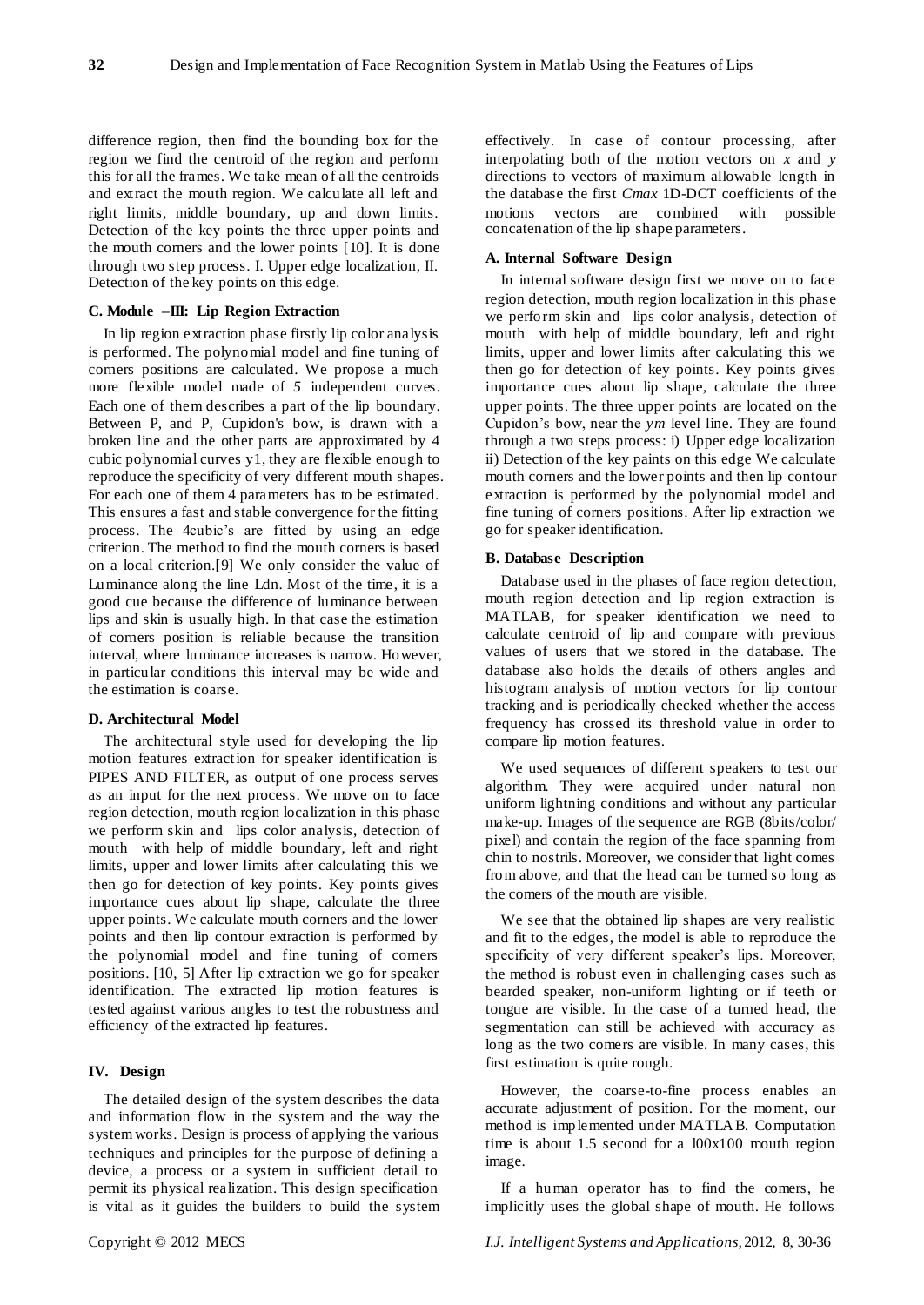the upper and lower edges extend them when they are becoming indistinct, and finally put the corner where they intersect. We propose an adjustment process that works the same way. Detection is the first step in lips parameterization for later identification. [5, 6]. We have only work with the area around the lips. Because of all pictures were taken with the seated people and at the same distance, this area is selected in all picture in the same position, i.e., we suppose that the lips area inside a predefined block of 230 by 400 pixels.

A multiplayer neural network (MLP) is used for the geometric height and width lip envelope description. The MLP used was trained with back propagation algorithm and a hidden layer containing 120 neurons. Outputs are independently normalized in the range.

### **C. Detailed Design**

Software design is a process with problem solving and solution planning as its main focus. After the definition of the purpose and the analysis of requirements the developers plan the system with the analyzed information in mind. While constructing or developing the system there are a few aspects to consider such as the reliability, accuracy, maintainability, usability and the like which form the non-functional requirements of the system.

#### **V. System Implementation**

The implementation methodology outlines key activities that should be considered and planned for when developing or implementing an underwriting system. It begins with the design and development activities involved in obtaining policy details, as a specification, provides a guideline to develop and implement underwriting system.

#### **A. Face Region Detection**

In this phase input video is converted to frames and face region is detected as output. This phase has color space transformation and lighting compensation module, high frequency noisy removal module, find out the skin color blocks and height to width ratio detection module.

**Step1** Color Space Transformation and Lighting Compensation: In order to apply to the real-time system, we adopt skin- color detection as the first step of face detection we select this transform to detect human skin. However, the luminance of every image is different. It results that every image has different color distribution. Therefore, our lighting compensation is based on luminance to modulate the range of skin-color distribution. First, we compute the average luminance *Y aveg* of input image.

$$
Y_{\text{aveg}} = \sum Y_{ij} \tag{1}
$$

where  $Y_{ij} = 0.3R + 0.6G + 0.1B$ ,

 $Y_{ij}$  is normalized to the range (0,255), and i, j are the indices of pixels. According to  $Y_{\text{aveg}}$ , we can determine the compensated image  $C_{ij}$  by following equations:

$$
\mathbf{R}_{ij} = (\mathbf{Rij}) \cdot \mathbf{t} \tag{2}
$$

$$
\mathbf{G}_{ij}^{'} = (\mathbf{Gij}) \cdot \tau \tag{3}
$$

$$
\mathbf{C}_{ij} = \{ \mathbf{R}_{ij}^{\dagger}, \mathbf{G}_{ij}^{\dagger}, \mathbf{B}_{ij}^{\dagger} \} \tag{4}
$$

where  $t = \begin{cases} 1.4, Y_{\text{avg}} < 64; \\ 0.6, Y_{\text{avg}} > 192 \text{ and} \\ 1, \text{ otherwise.} \end{cases}$ 

Note that we only compensate the color of R and G to reduce computation. Due to chrominance (Cr) can represent human skin well, we only consider Cr factor for color space transform to reduce the computation. **Cr** is defined as follows:

$$
C_r = (0.5)R - (0.419)G - (0.081)B
$$
 (5)

In Eq.  $(5)$  we can see that R'and G' are important factors due to their high weight. Thus, we only compensate R and G to reduce computation. According to Cr and experimental experience, we define the human skin by a binary matrix:

$$
S_{ij} = \begin{cases} 0, & 10 < Cr < 45; \\ 1, & \text{otherwise}; \end{cases}
$$
 (6)

where "0" represents the white point and "1"

represents the black point.

**Step2** High Frequency Noise Removal: In order to remove high frequency noise fast, we implement a low pass filter by a  $5 \times 5$  mask. First, we segment Sij into  $5 \times 5$ blocks, and calculate how many white points in a block. Then, every point of a  $5 \times 5$  block is set to white point when the number of white points is greater than half number of total points. On the other hand, if the number of black points is more than a half, this  $5 \times 5$  block is modified to a complete black block. Although this fast filter will bring block effect, it can be disregarded due to that our target is to find where human skin is.[1,9]

**Step3** Find out skin color blocks: After performing the low pass filter, there are several skin color regions may be human face will be in Si,j. In order to mark these regions, we store four vertices of rectangle for every region. First, we find the leftmost, rightmost, upmost, and lowermost points. By these four points, we create a rectangle around this region. Thus, we can get several skin-color blocks called candidate blocks to detect facial feature.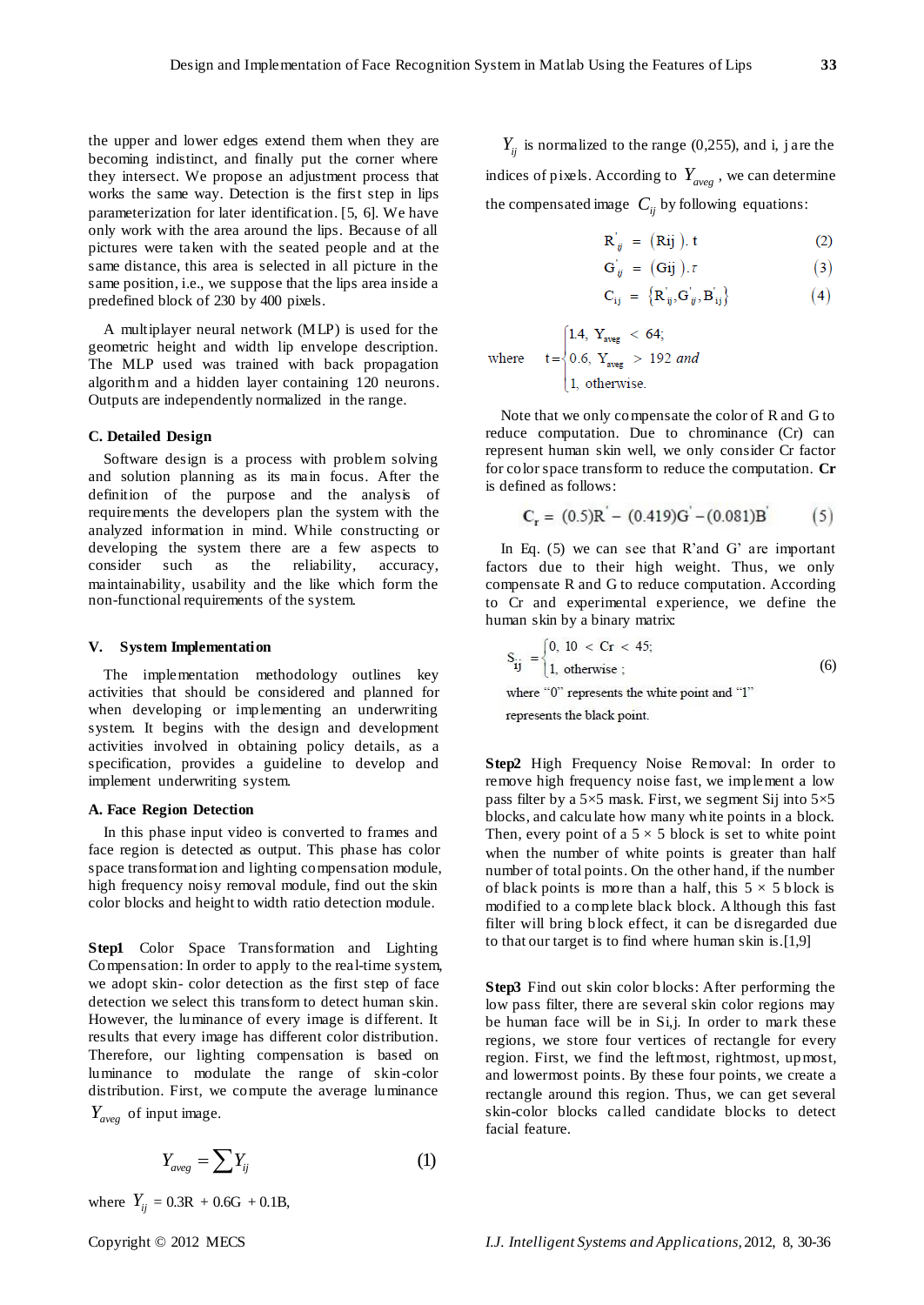

Fig. 1 Skin color Detection block with Noise.



Fig. 2 Skin color Detection block after Noise Removal.

**Step4** Height to W idth Ratio Detection: After the step of face localization, we can get several regions which may be human face. Then, the feature of height to width ratio, mouth, and eyes are detected sequentially for every candidate block. Because any of these three detections can reject the candidate blocks, low computation module has high priority to process. Height to width ratio is a very fast and simple detection. Let the size of candidate block is  $h \times w$  [10, 7]. We define that if the height to width ratio (h : w) is out of range between 1.5 and 0.8, it should be not a face and this candidate block will be discarded. Note that the range is determined by experiments. If the ratio is between 1.5 and 0.8 may be a face, the block should be processed by the following two detections.

### **B. Mouth Region Detection**

After determining the height to width ratio for the candidate blocks, morphing takes place based on the image properties of image regions we identify the color blocks in the range, then we go for sorting the areas in

the descending order and obtain the major difference region from this region we can find the bounding box for the region. The bonding box plays a vital role in the mouth region detection. Now we can calculate the centriod of the region then we perform this for all the frames, obtain centroid for all frames and take mean of all the centroids calculated, we now can extract the mouth region.



Fig. 3 Graph for Centroid for Background Subtraction.

In the above figure 5.1.2.1, we calculate the centroids for all frames and take mean of all centroids. The red circle region gives the mean of centroids and thus the mouth region is extracted.

### **C. Lip Region Detection**

In RGB space, skin and lip pixels have quite different components. For both, red is prevalent. Moreover, there is more green then blue in the skin color mixture and for lips these two components are almost the same, where  $R(x,y)$  and  $G(x,y)$  are respectively the red and the green components of the pixel  $(x,y)$ . [4,8] Unlike usual hue, the pseudo hue is bijective. It is higher for lips than for skin.

Once the image has got the lip shape, we select lip as the biggest object inside the image. Extremas of these detected local maxima pixels will be defined as the left and the right corners of the mouth (XRCorner, YRCorner) and (XLCorner, YLCorner). Get the perimeter of the lip region and find the (x,y) of that perimeter.



Fig. 4 Pseudo-Hue of Lip Region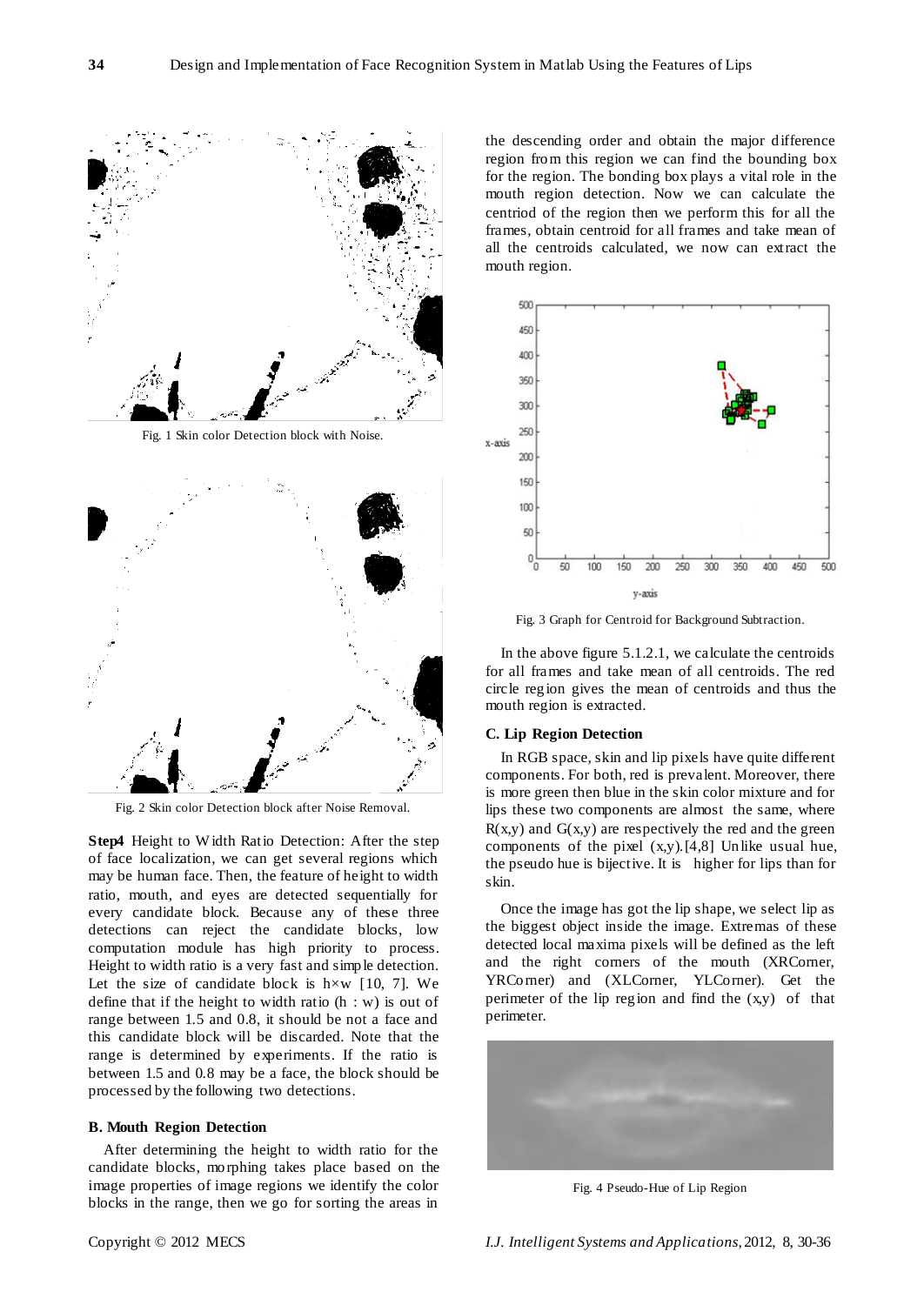

Fig. 5 Adjusted Lip Intensity Values



Fig. 6 Binary Image



Fig. 7 After Filling Hole in Region



Fig. 8 Maximum area of object



Fig. 9 Perimeter of Lips



Fig. 10 Corner point and centroid of Lips

# **VI. Conclusion**

In this project, we have presented an automatic, robust and accurate lip segmentation method. Then five points is fitted to the outer lip boundary. Its high flexibility enables very accurate and realistic results. It makes this method very suitable for applications which require a high level of precision such as lip reading. We introduced a new biometric identification system based on lip shape biomeasures, a field in which little research has being done. This is considered as good result and encourage for its use combined with other biometrics systems. A quasi-automatic system to extract and analyse robust lip-motion features is presented for the open-set speaker identification problem. Therefore, if available, accurate and robust lip motion information is an asset to improve the performance of unimodal (i.e. speech-only) systems, which are mostly corrupted by noise in real-life. The proposed lip features can be used in conjunction with audio to improve the performance of the multimodal speaker identification systems. Person authentication can be realized by solely using visual lip features, the uses of shape-based lip features do not warrant acceptable performance.

## **VII. Future Enhancement**

Further enhancements will primarily investigate on different human emotions, even if the person move his lips in different emotions, the performance of the overall speaker identification system using one specific secret phrase (i.e. password) and features fused with corresponding speech modality. The future work will address the robustness of the proposed scheme against noise. Another direction of the future work will be to improve the feature extraction phase via lip tracking and motion estimation. A new visual feature representation incorporating the outer lip contour and inner mouth features is introduced to perform recognition experiments.

# **Acknowledgment**

The authors would like to thank the anonymous reviewers for their careful reading of this paper and for their helpful comments. This work was supported by the author's research guide Dr.B.K.Tripathy.

# **References**

- [1] Yu-Ting Pai, Shanq-Jang Ruan, Mon-Chau Shie and Yi-Chi Liu, "A Simple And Accurate Color Face Detection Algorithm In Complex Background", Low Power Systems Lab, Department of Electronic Engineering, National Taiwan University of Science and Technology, No.43, Sec.4, pp. 1545 – 1548.
- [2] Nicolas Eveno, Alice Caplier and Pierre-Yves Coulon, "A Parametric Model for Realistic Lip Segmentation", 7<sup>th</sup> International Conference on

Copyright © 2012 MECS *I.J. Intelligent Systems and Applications,* 2012, 8, 30-36